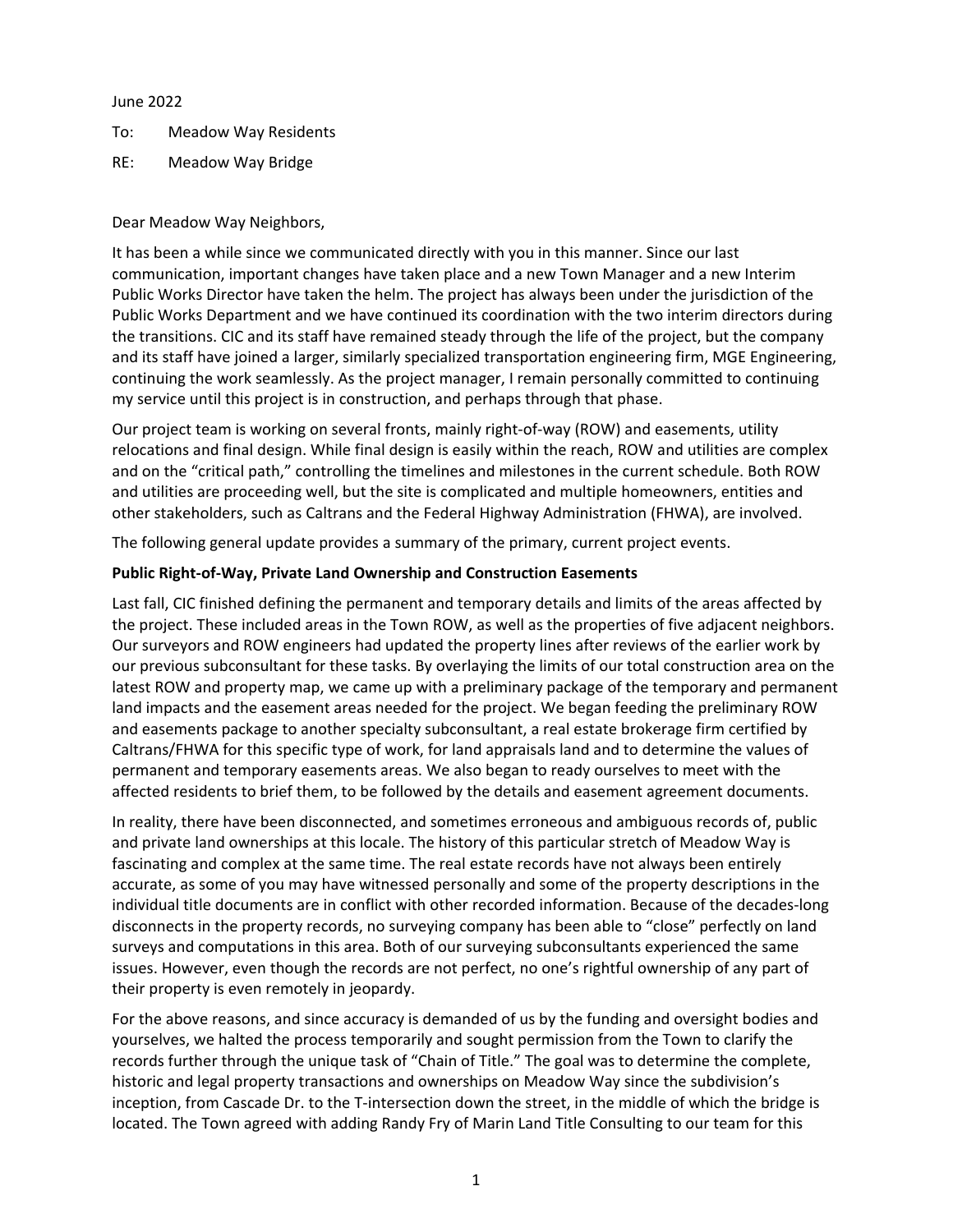purpose. Randy is an industry veteran who specializes in putting together the correct mosaic of records by going back to an area's earliest history, in this case the early 1900s. We interrupted the easements process until this part of the land jigsaw puzzle is completely solved.

We received the results of Randy's work a short while back, which successfully deciphered the ambiguities in the site's property lines. In summary, in 1914, Fairfax Villa sold about 800 acres of land, including what Meadow Way occupies today, to Cascade Land Co., a now-defunct corporation. In 1921, Cascade Co. offered a 40-foot-wide strip of the land, from Cascade to the west end of the bridge, to Marin County as public travel way (which the County did not accept). There was probably no bridge in existence then, only the creek bifurcating the land owned by Cascade. In 1924, on the east side of the creek, where Meadow Way continues today, Cascade sold 10 acres of the land to George Hollister. As a result, the town has "prescriptive" rights to the land from Cascade Dr. to the bridge. The stretch where the bridge is located still belongs to Cascade Co. and where the road continues east of the bridge is owned by the presumed Hollister heirs. There are also strips of permanent easements given to PG&E, RVSD and MMWD in each segment, dating back as early as 1922. On the Hollister parcel, a 30-foot-wide utility easement within the road is also in existence. I have included the letters by Randy Fry and one of our lead ROW engineers, explaining the details of the Chain of Title findings. We now have a complete picture of all property lines, trued to these past transactions.

Furthermore, the Town has hired a specialized attorney to help us navigate through the legal and official proceeding of the public ROW and private real estate process here. Given the final status of the ROW map, it suffices to say that the Town will likely go through an eminent domain and/or a "Quiet Title" process to change its prescriptive rights to ownership in the areas of Meadow Way where the bridge is located (Cascade Co.), as well as the portion of the road east of the bridge (Hollister). West of the bridge, where the land was offered by Cascade for public use, the Town will continue its use on the current prescriptive rights basis. We have been negotiating with PG&E, MMWD and RVSD amicably regarding their easement rights in the area. These matters have slowed us down but have not impeded our work and we will shortly resume the preparation of the appraisals and easement agreements.

The federally funded ROW and easements process demands such precision and formality, and implements the rules with fairness to the historical and current property owners. Each easement agreement will be specific and customized for the current owners. We will soon continue with specific introductions to the five impacted property owners, Notices of Appraisal, face to face meetings, negotiations and other tasks, which also involve the Town and its legal team. Ultimately, Caltrans will need to certify the final outcome on behalf of FHWA, both of which are involved in the funding process.

# **Utility Coordination, Relocations and Upgrades**

As noted earlier, the other critical path item in the schedule is the utilities. There are six utilities through here with five owners: MMWD, RVSD, PG&E (gas and electrical), Comcast and AT&T. We have met with these entities in the field and on line multiple times. Few neighbors were also present at the first two field meetings. We are pressing forward with the utility owners well, in parallel with the ROW activities. The utility entities are being responsive in spite of countless other projects and priorities of their own.

Relocating six utilities twice, once temporarily and again permanently, while maintaining service, is complicated. We have designed a 70-foot-long, 3' x 4' single-span concrete box girder span, to be placed just downstream of the existing bridge to house the utilities temporarily. This slim utility bridge will sit on elastomeric pads and concrete pads on top and near the back of each creek bank. We have buy-off from the five utilities to get all six utilities out of the way during construction and place them in and on this temporary span. Water, sewer, Comcast and AT&T will be carried inside the enclosed span and gas and power will be on top of it. We've named this the Temporary Utility Bridge, or the TUB. Once the permanent vehicular/pedestrian bridge is completed, the six utilities will return to their permanent locations, suspended under the bridge.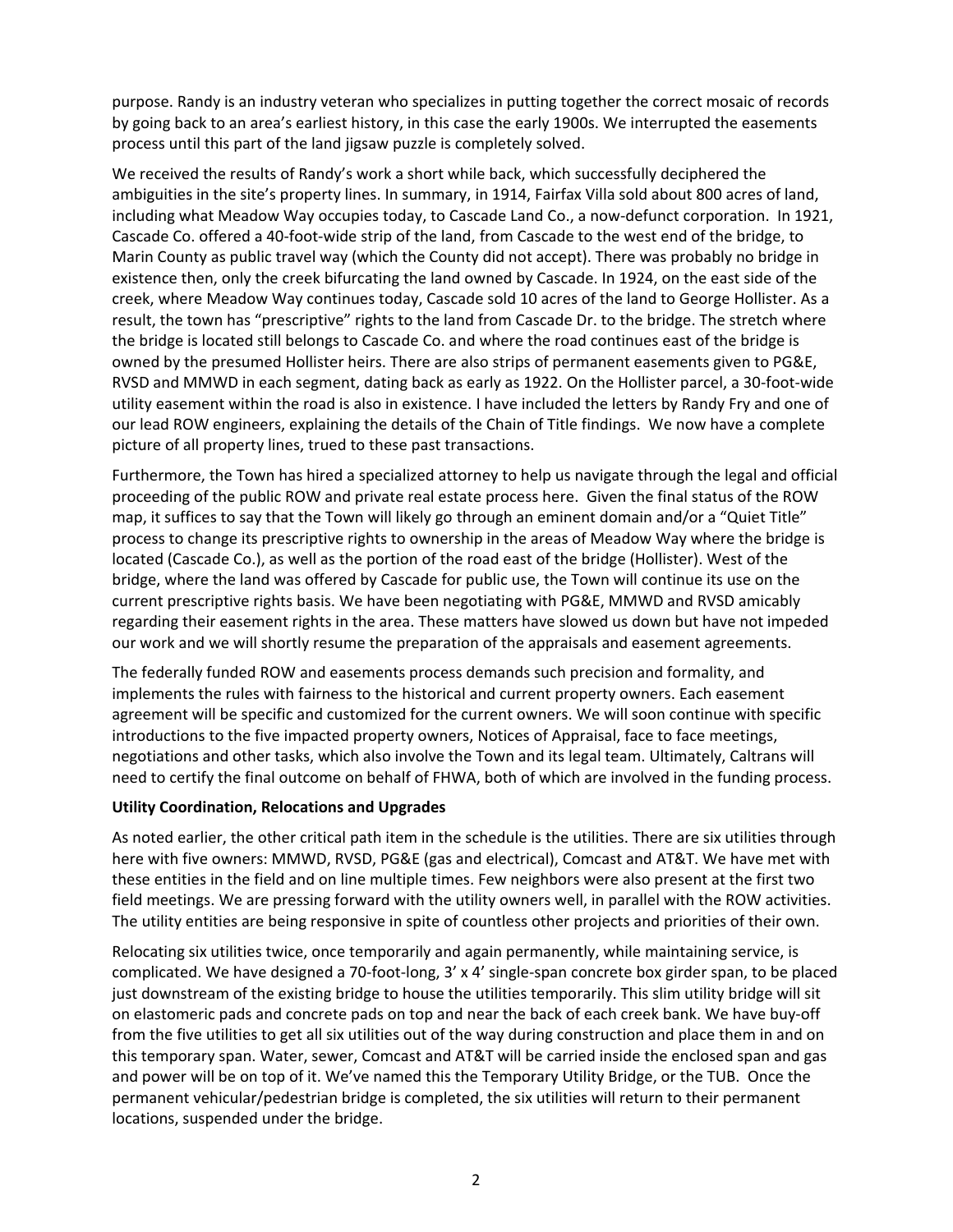We are also aiming to permanently underground the power, Comcast and AT&T wires on this block, an outcome that will do away with unsightly overhead lines (and few poles) and one which the neighbors have told us to view highly desirable. We are working to have full federal participation in the utilities process, including the undergrounding of the overhead wires.

### **Construction Season and Year**

We heard you loud and clear about your desire for a single season construction. In 2021, we conducted a study of the project for a single, contiguous construction season, as opposed to an anticipated doubleseason work. We were able to do several things unconventionally to bring a viable concept to fruition at the conclusion of our study. In this concept, all six utilities will be first relocated to the TUB before the construction season in the creek is permitted (June  $1<sup>st</sup>$ ). Next, a layout of temporary shoring elemens for future use will be driven and built into the street a short distance away from the ends of the existing bridge. Then, in a two-day operation, the wooden deck and girders of the existing bridge will be stripped off from the top and a temporary steel truss bridge erected over the footprint of the previous deck. This structure is dubbed the Temporary Vehicular Bridge (TVB) and will sit a few feet upstream of, and parallel with, the TUB. The single-span TVB will be an above-deck steel truss bridge and will not depend on the supports of the current bridge, but only on a precast footing placed and buried in the street at each end. This bridge and the first utility relocations are planned for the pre-season period of March-May 2023.

Once the June 1<sup>st</sup> Dry Season arrives, the contractor will move in the creek, take out the timber bridge's wood pile supports and mine out the failing creek banks under the temporary bridge on both sides, exposing the vertical ground shoring systems buried in the street earlier. This will open up the entire width of the waterway in the bridge area, from bank to bank, allowing construction of the future bridge's two abutments and their connected wingwalls and retaining walls. These activities would consume the 4.5-month-long Dry Season. (The contractor will have to be out by October 15<sup>th</sup>.) However, the contractor will have installed steel I-beams across the creek and attached them to the new abutments, supporting a temporary platform above the 100-year flood plain, without placing anything in the creek, to finish the bridge superstructure without construction time interruption after mid-October. The design is modified for the concrete to be precast or cast in place, whichever fetches faster and less expensive construction. The superstructure will be built temporarily adjacent to the TVB and away from its permanent location. The entire concept is novel, has many moving parts and has made the project truly one of a kind!

As noted, the overall construction of the project will begin before the Dry Season around the beginning of March 2023 (maybe even sooner). It will start with the TUB and temporary utility relocations, followed by installation of the TVB, construction of the permanent bridge adjacent to the TVB, removal of the TVB, lateral relocation of the bridge to its permanent location, and reinstallation of the utilities on the new bridge. We anticipate the entire construction will take about 12-14 months to finish.

# **Next Design-Period Neighborhood Workshop**

There is one more design-period workshop planned for the project. (Similar meetings will also be planned for the construction period.) To devote exclusive time to discussions of the bridge itself, the next neighborhood workshop will be held after the introductions of the easement documents to the five property owners and tentative agreements with them. The neighborhood workshop will show the project's features, the step-by-step construction process, work hours, work days, timings of the road closures and the overall construction schedule. We will seek input on features of the project, aesthetics, lighting, landscaping, etc. We believe we should probably wait until the summer vacation season is over to have the most number of neighbors attending the workshop in early fall.

What has been described above is only a summary of the complex future events. We acknowledge that, during the period of construction, there will be inconveniences caused by short-burst road closures,